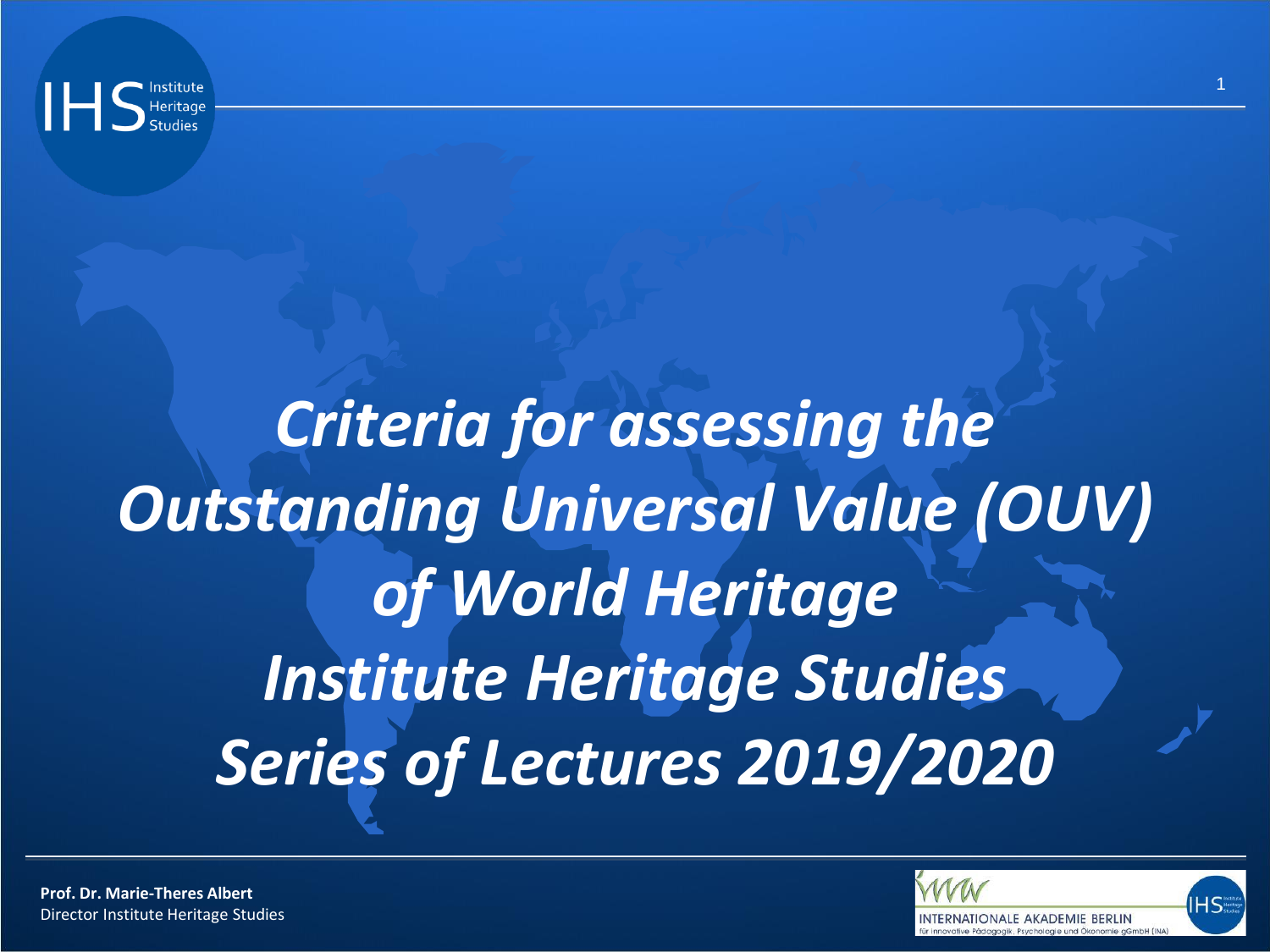**(i) represent a masterpiece of human creative genius;**

## **Taj Mahal, India Inscribed: 1983**



**Criterion (i):** Taj Mahal represents the finest architectural and artistic achievement through perfect harmony and excellent craftsmanship in a whole range of Indo-Islamic sepulchral architecture. It is a masterpiece of architectural style in conception, treatment and execution and has unique aesthetic qualities in balance, symmetry and harmonious blending of various elements.



2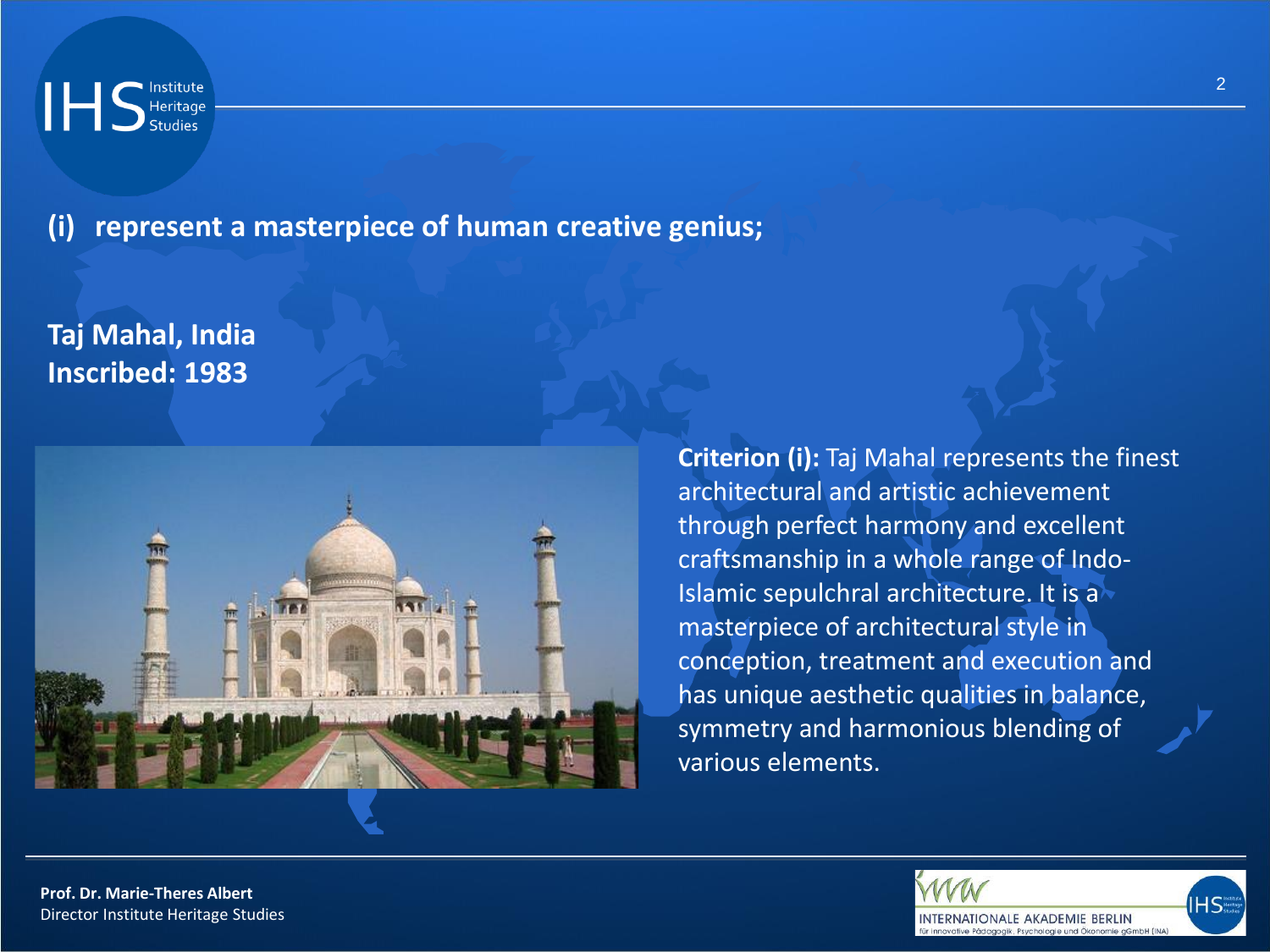

**(ii) exhibit an important interchange of human values, over a span of time or within a cultural area of the world, on developments in architecture or technology, monumental arts, town-planning or landscape design**

**Speyer Cathedral, Germany Inscribed: 1981** 



**Criterion (ii):** The Speyer Cathedral has exerted a considerable influence not only on the development of Romanesque architecture in the 11th and 12th centuries, but as well on the evolution of the principles of restoration in Germany, in Europe and in the world from the 18th century to the present.



3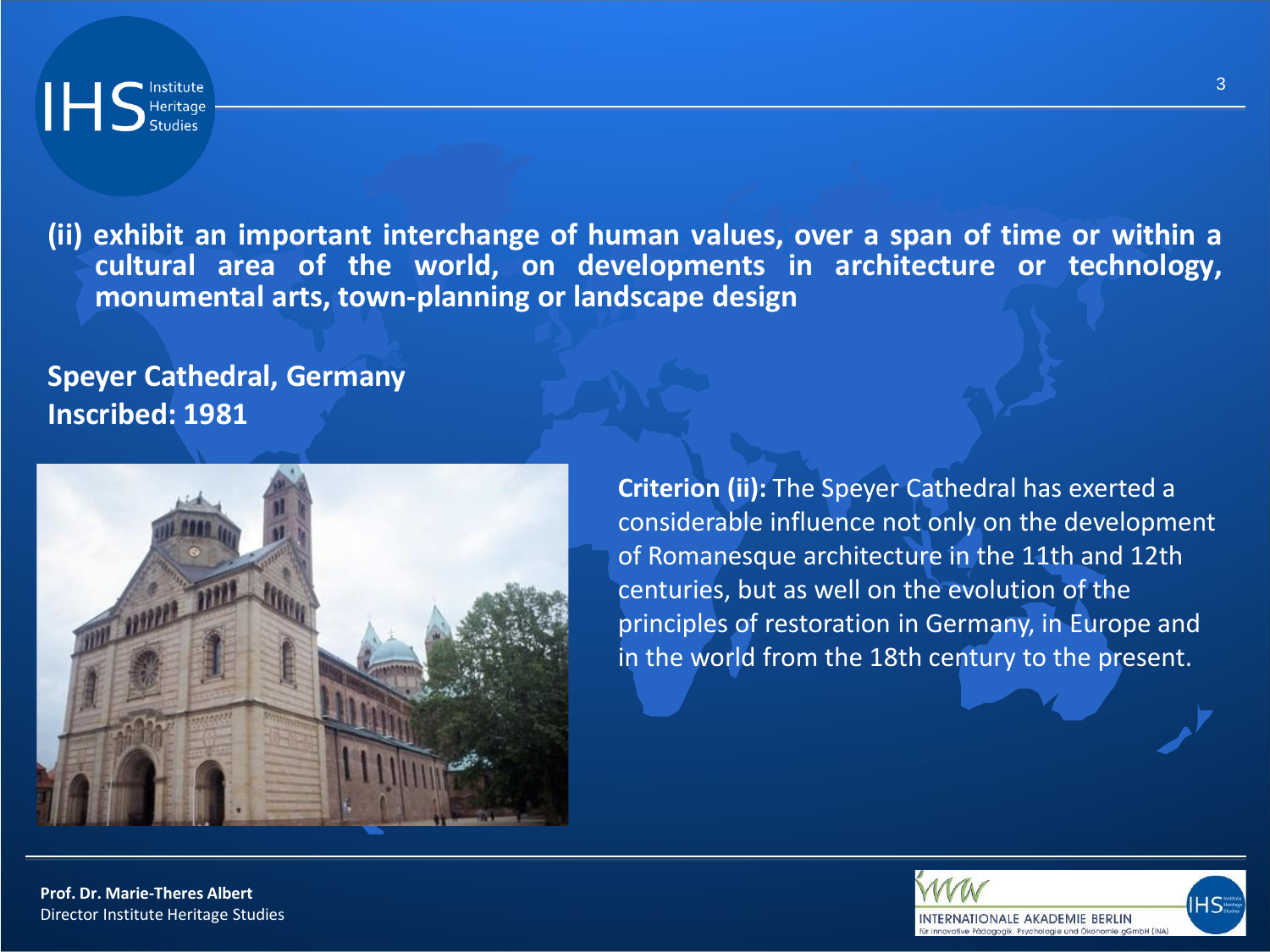**(iii) bear a unique or at least exceptional testimony to a cultural tradition or to a civilization which is living or which has disappeared**

**Petroglyphic Complexes of the Mongolian Altai, Mongolia Inscribed: 2011** 



**Criterion (iii)**: The Petroglyphic Complexes of the Mongolian Altai Mountain provide an exceptional documentation of the pre-historic and early historic communities in the northwestern Altai Mountains, at the intersection of Central and North Asia. The petroglyphic imagery includes animals such as mammoths, rhinoceros, and ostriches, executed in static profile contours. By the end of the Late Pleistocene (ca. 11,000 BP), the dry steppe was gradually being replaced by the forested environment of the Early Holocene (ca. 11,000 – 6,000 BP). This period is reflected in majestic images of elk, aurochs, and ibex, executed in profile silhouettes.

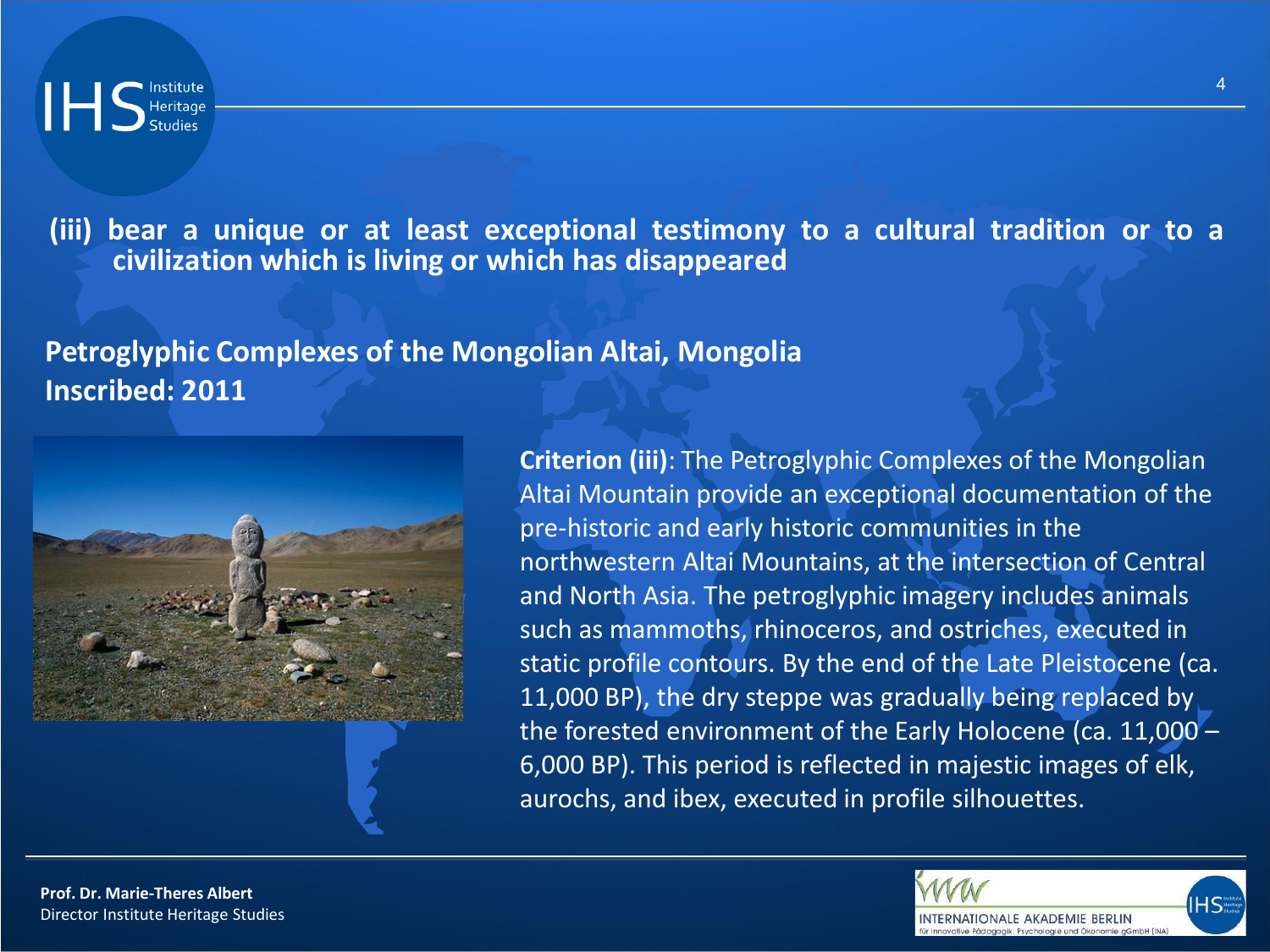**(iv) be an outstanding example of a type of building, architectural or technological ensemble or landscape which illustrates (a) significant stage(s) in human history**

# **Historic Centre of Kraków, Poland Inscribed: 1978**



**Criterion (iv):** The historic centre of Cracow, the former capital of Poland, is situated at the foot of the Royal Wawel Castle. The 13th-century merchants' town has Europe's largest market square and numerous historical houses, palaces and churches with their magnificent interiors. Further evidence of the town's fascinating history is provided by the remnants of the 14th-century fortifications and the medieval site of Kazimierz with its ancient synagogues in the southern part of town, Jagellonian University and the Gothic cathedral where the kings of Poland were buried.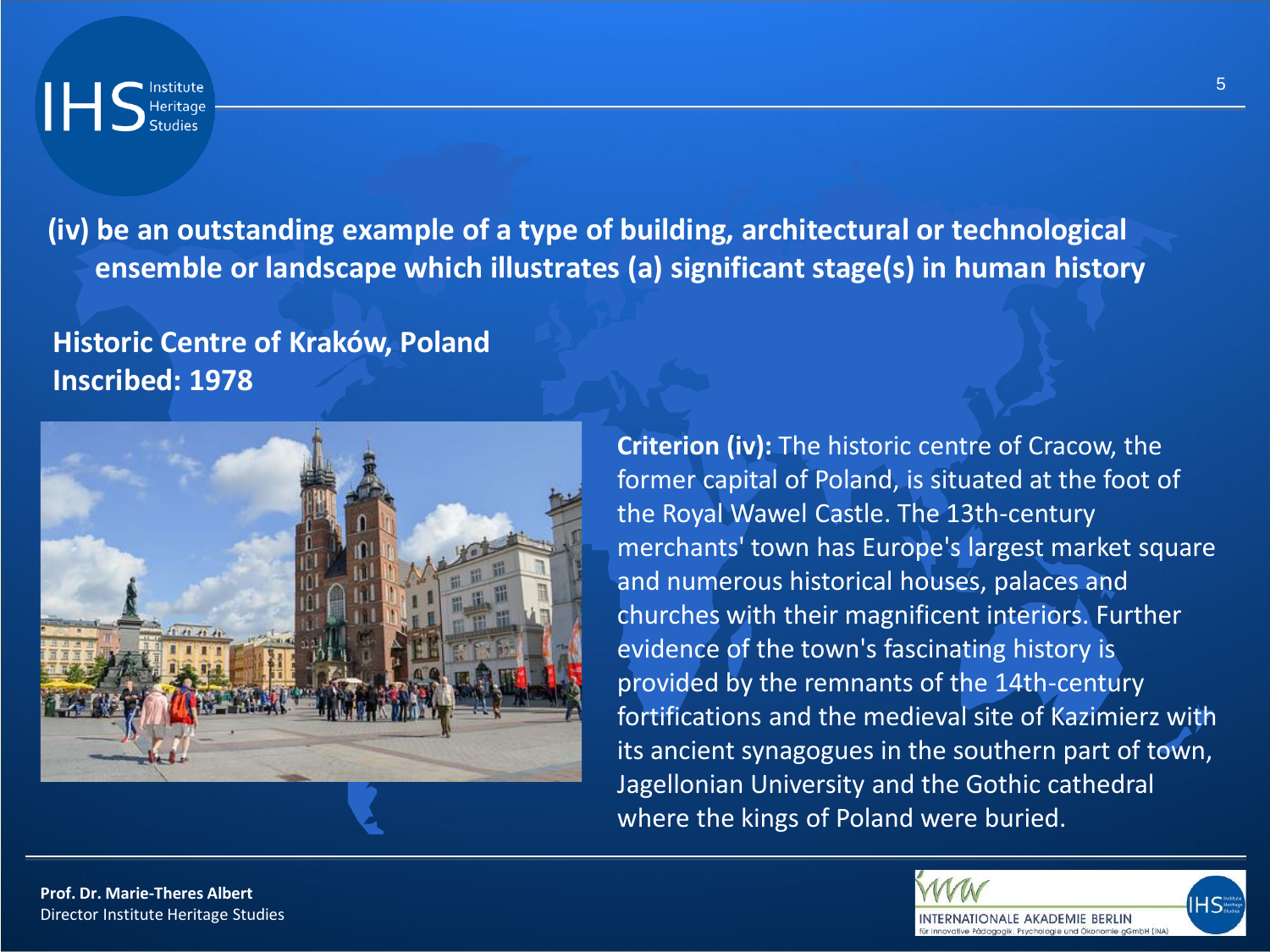

**(v) be an outstanding example of a traditional human settlement, land-use, or sea-use which is representative of a culture (or cultures), or human interaction with the environment especially when it has become vulnerable under the impact of irreversible change;**

**Fertö / Neusiedlersee Cultural Landscape, Austria/Hungary Inscribed: 2001**



**Criterion (v):** The Fertő/Neusiedlersee has been the meeting place of different cultures for eight millennia, and this is graphically demonstrated by its varied landscape, the result of an evolutionary and symbiotic process of human interaction with the physical environment.



6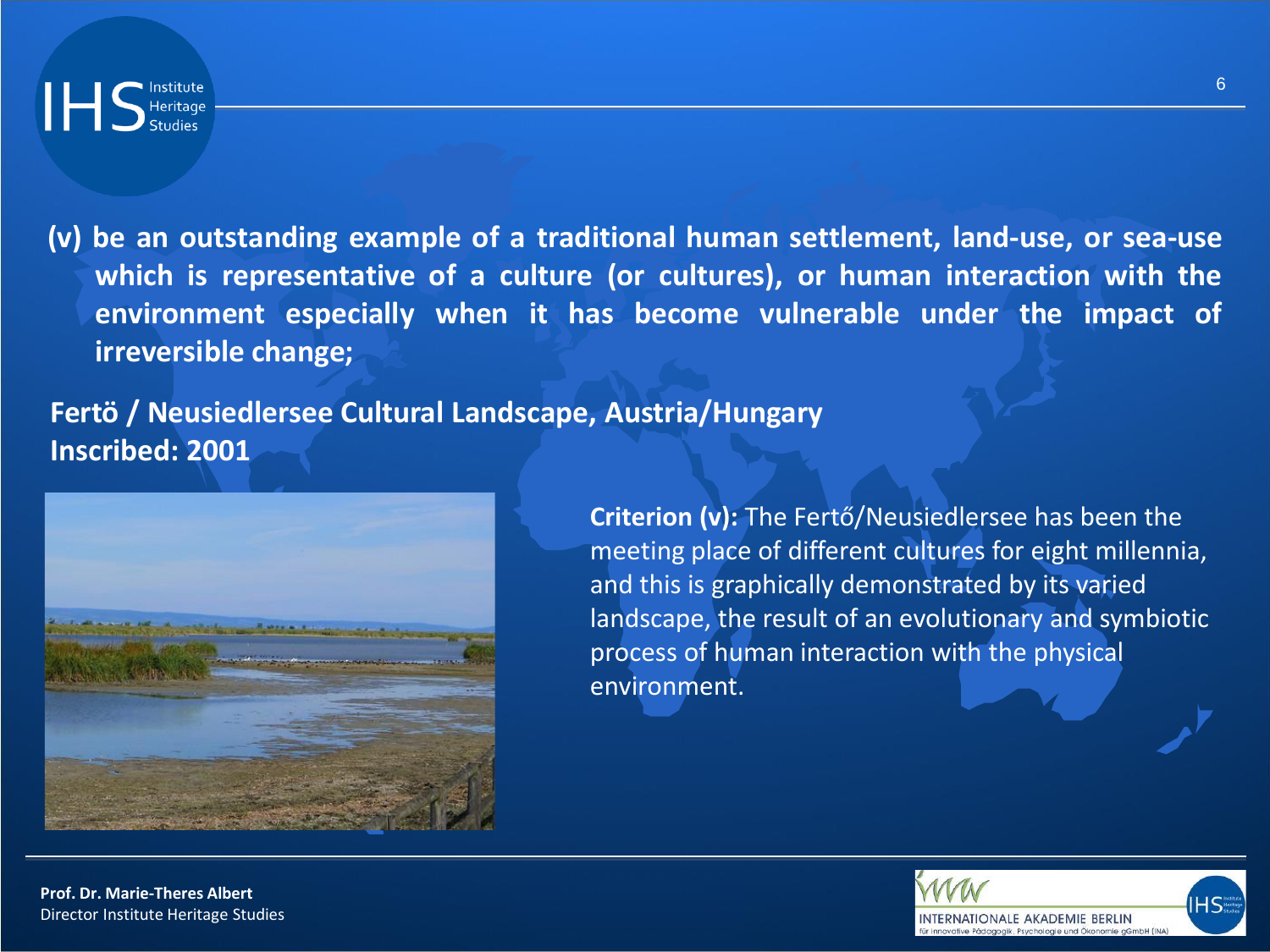

**(vi) be directly or tangibly associated with events or living traditions, with ideas, or with beliefs, with artistic and literary works of outstanding universal significance. (The Committee considers that this criterion should preferably be used in conjunction with other criteria)**

**Independence Hall, USA Inscribed: 1979**



**Criterion (vi)**: The universal principles of the right to revolution and self-government as expressed in the U.S. Declaration of Independence (1776) and Constitution (1787), which were debated, adopted, and signed in Independence Hall, have profoundly influenced lawmakers and politicians around the world. The fundamental concepts, format, and even substantive elements of the two documents have influenced governmental charters in many nations and even the United Nations Charter.

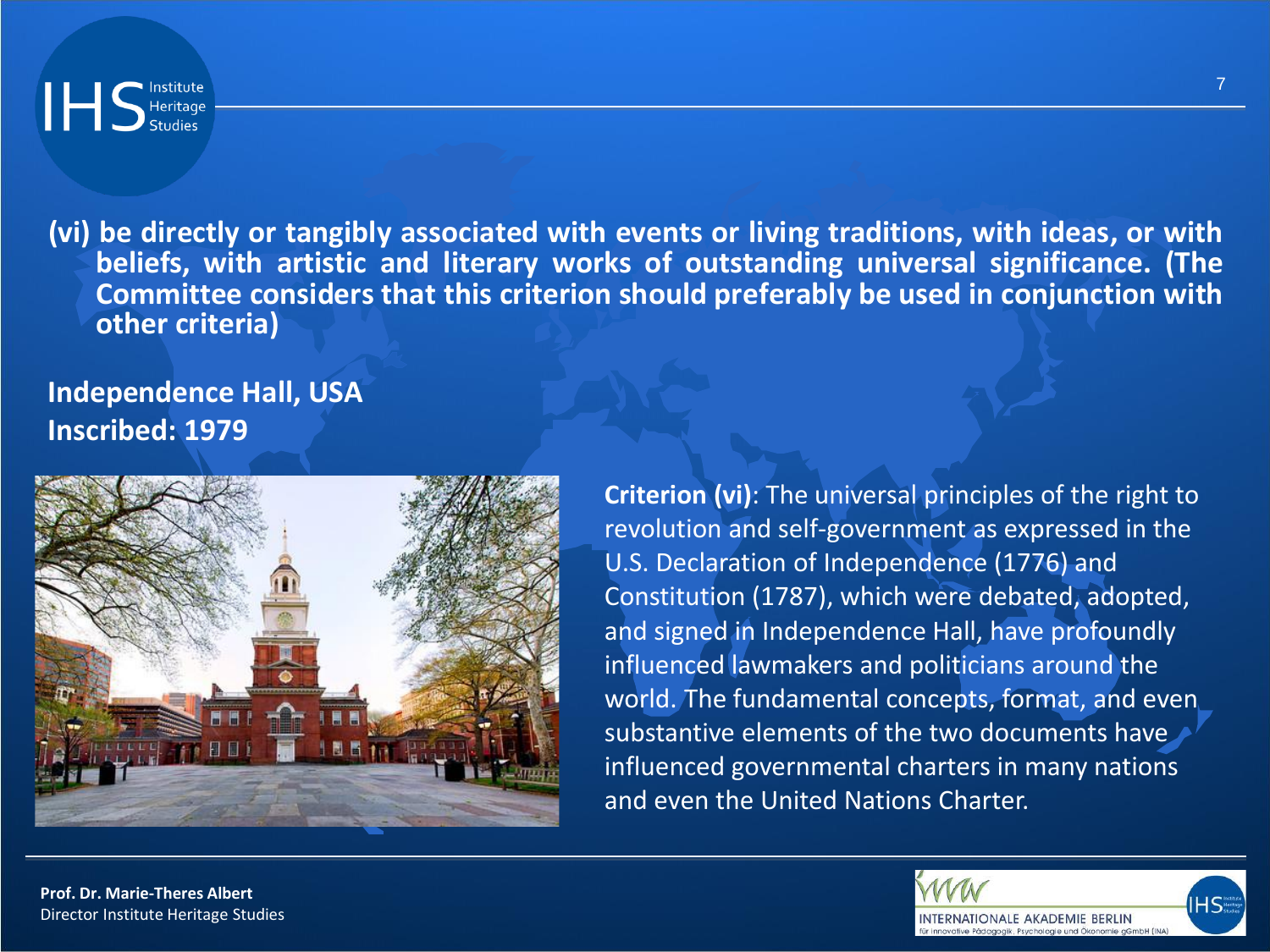**(vii) contain superlative natural phenomena or areas of exceptional natural beauty and aesthetic importance**

#### **Kilimanjaro National Park, Tanzania Inscribed: 1987**



**Criterion (vii):** At 5,895 m, Kilimanjaro is the highest point in Africa. This volcanic massif stands in splendid isolation above the surrounding plains, with its snowy peak looming over the savannah. The mountain is encircled by mountain forest. Numerous mammals, many of them endangered species, live in the park.

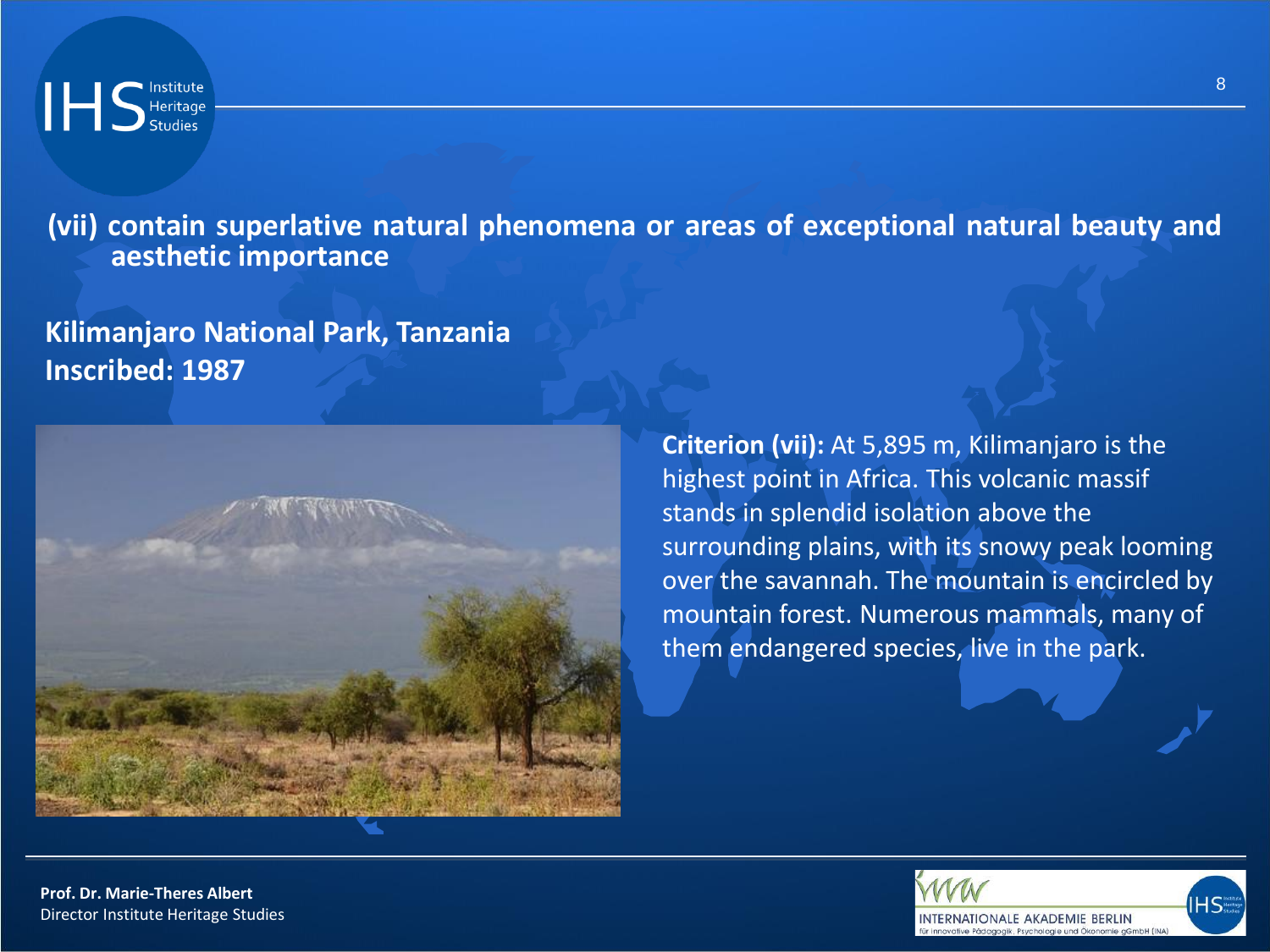**(viii) be outstanding examples representing major stages of earth's history, including the record of life, significant on-going geological processes in the development of landforms, or significant geomorphic or physiographic features**

**Chengjiang Fossil Site, China Inscribed: 2012**



**Criterion (viii):** The Chengjiang Fossil Site presents an exceptional record of the rapid diversification of life on Earth during the early Cambrian period, 530 million years before present. In this geologically short interval almost all major groups of animals had their origins. The property is a globally outstanding example of a major stage in the history of life, representing a palaeobiological window of great significance.



9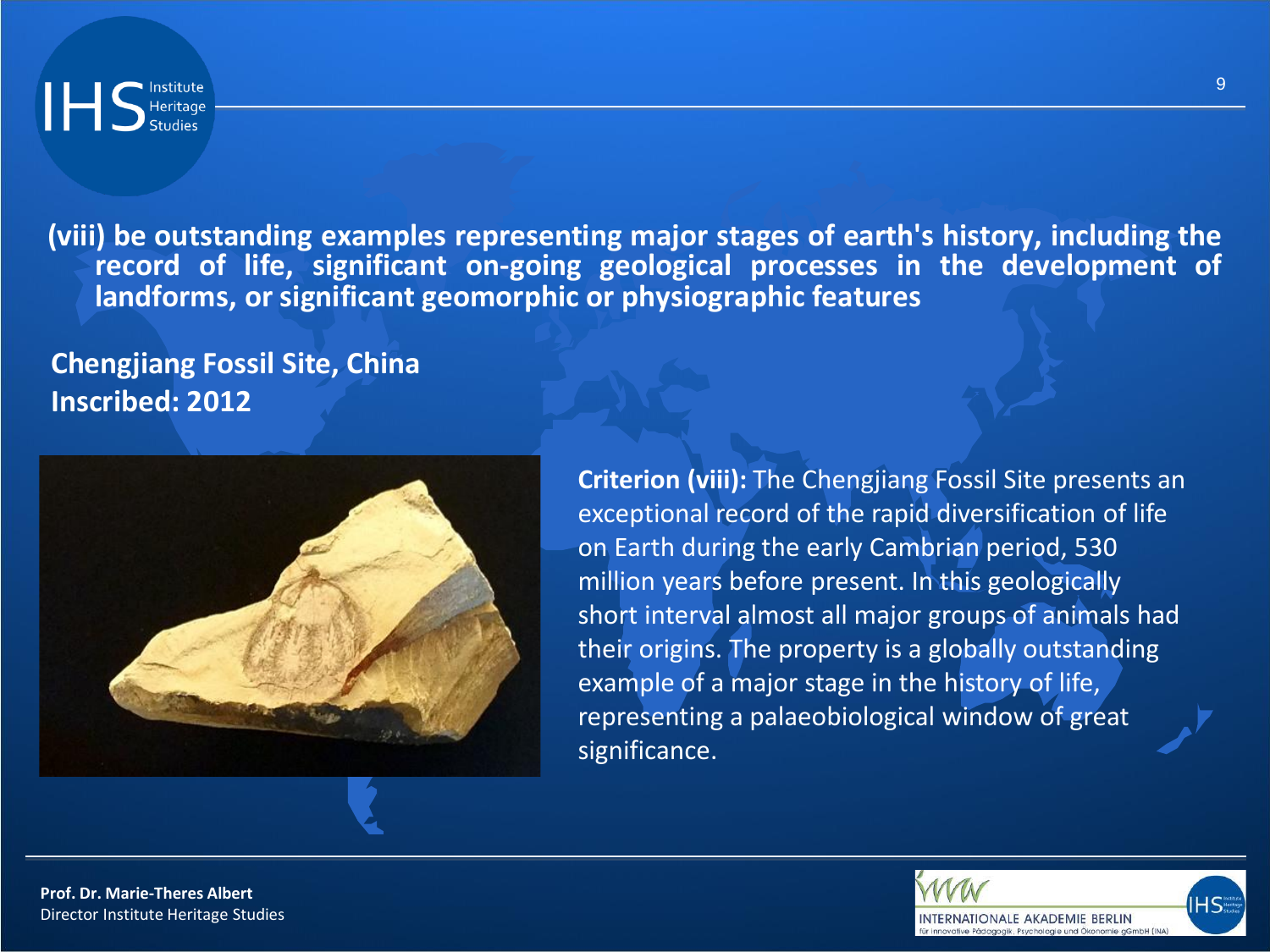**(ix) be outstanding examples representing significant ongoing ecological and biological processes in the evolution and development of terrestrial, fresh water, coastal and marine ecosystems and communities of plants and animals**

### **Surtsey, Iceland Inscribed: 2008**



**Criterion (ix):** Ongoing biological and ecological processes: Surtsey was born as a new volcanic island in 1963-67 and since that time has played a major role in studies of succession and colonisation. It has been the site of one of the few long term studies worldwide on primary succession, providing a unique scientific record of the process of colonisation of land by plants, animals and marine organisms. Not only is it geographically isolated, but it has been legally protected from its birth, providing the world with a pristine natural laboratory, free from human interference.

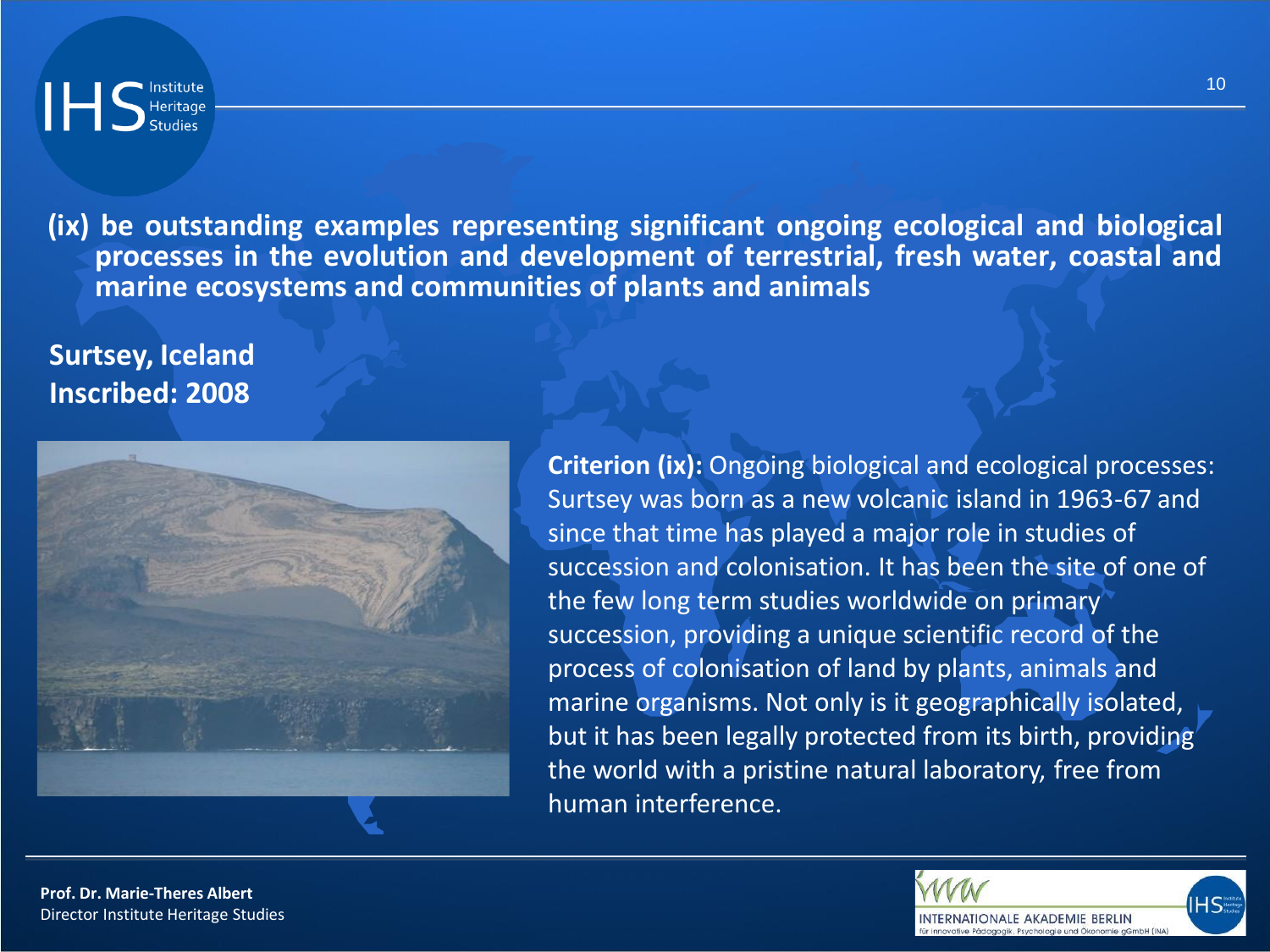

**(x) contain the most important and significant natural habitats for in-situ conservation of biological diversity, including those containing threatened species of outstanding universal value from the point of view of science or conservation.**

**Península Valdés, Argentina Inscribed: 1999**



**Criterion (x)**: Peninsula Valdés contains very important and significant natural habitats for the in-situ conservation of several threatened species of outstanding universal value, and specifically its globally important concentration of breeding southern right whales, which is an endangered species. It is also important because of the breeding populations of southern elephant seals and southern sea lions. The area exhibits an exceptional example of adaptation of hunting techniques by the orca to the local coastal conditions.



11